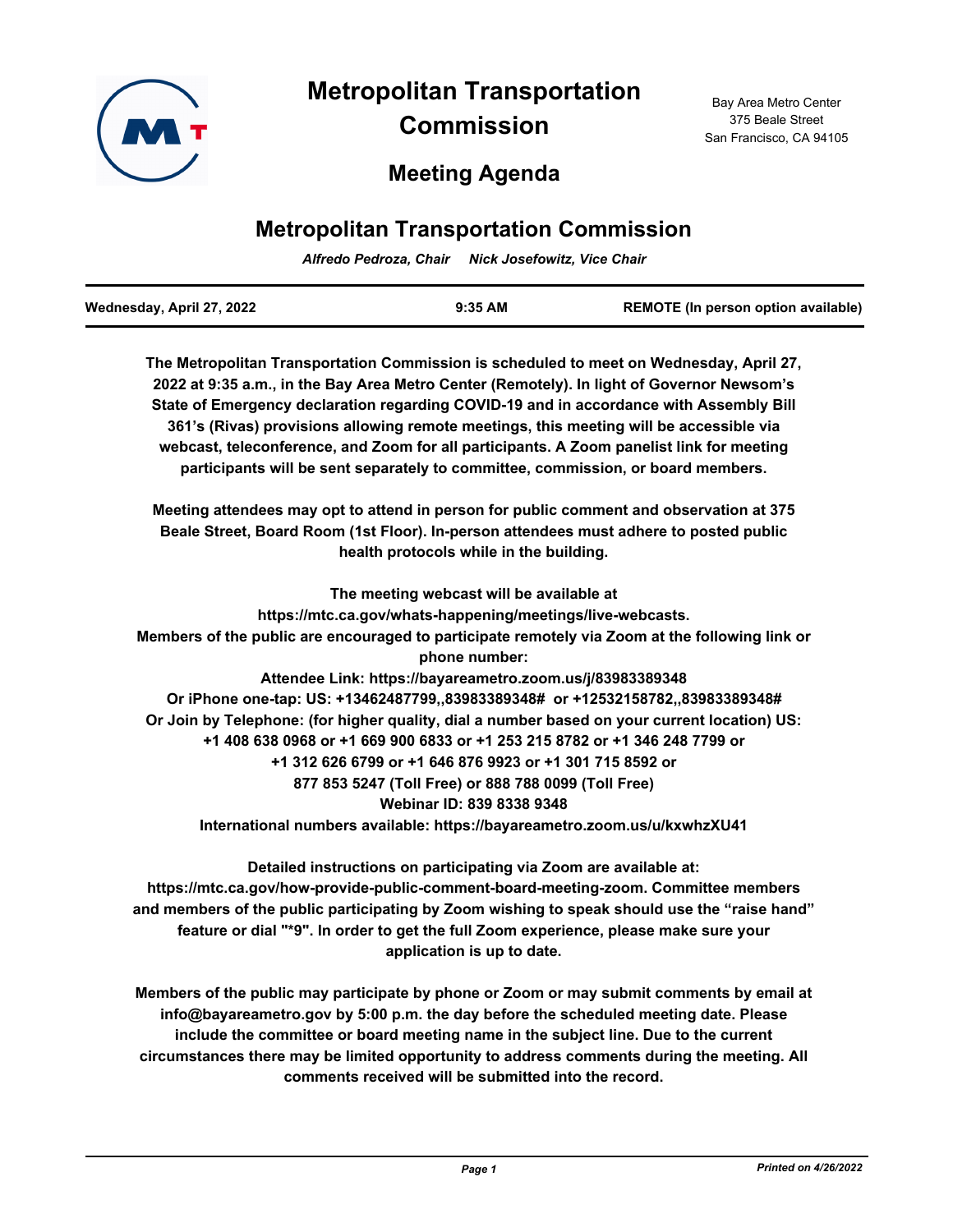## **1. Call to Order / Roll Call / Confirm Quorum**

*A quorum of this Commission shall be a majority of its voting members (10).*

## **2. Pledge of Allegiance/ Acknowledgement of the Flag**

## **3. Compensation Announcement (Clerk)**

### **4. Chair's Report (Pedroza)**

MTC Resolution No. 4497. Resolution of appreciation for Ursula Vogler on the occasion of her retirement from MTC. **4a.** [22-0604](http://mtc.legistar.com/gateway.aspx?m=l&id=/matter.aspx?key=23863) Commission Approval *Action:*

*Attachments:* [4a - 22-0604 - MTC Reso 4497 Ursula Vogler.pdf](http://mtc.legistar.com/gateway.aspx?M=F&ID=2c764e92-cb97-4de4-9c73-34ab9892e9f6.pdf)

### **5. Policy Advisory Council Report (Randi Kinman)**

### **6. Executive Director's Report (McMillan)**

| 22-0530             | <b>Executive Director's Report</b> |
|---------------------|------------------------------------|
| <b>Action:</b>      | Information                        |
| <b>Attachments:</b> | 6 - ED Report- MTC April 2022.pdf  |

## **7. Commissioner Comments**

## **8. Consent Calendar**

| 8a. | 22-0531             | Minutes of the March 23, 2022 meeting                                                    |
|-----|---------------------|------------------------------------------------------------------------------------------|
|     | <b>Action:</b>      | <b>Commission Approval</b>                                                               |
|     | <b>Attachments:</b> | 8a - 22-0531 - March 23 Draft Commission Minutes.pdf                                     |
| 8b. | 22-0529             | MTC Resolution No. 4515 - Providing for Remote Meetings Pursuant to<br>Assembly Bill 361 |
|     | <b>Action:</b>      | <b>Commission Approval</b>                                                               |
|     | <b>Attachments:</b> | 8b - 22-0529 - MTC Reso 4515 - AB 361.pdf                                                |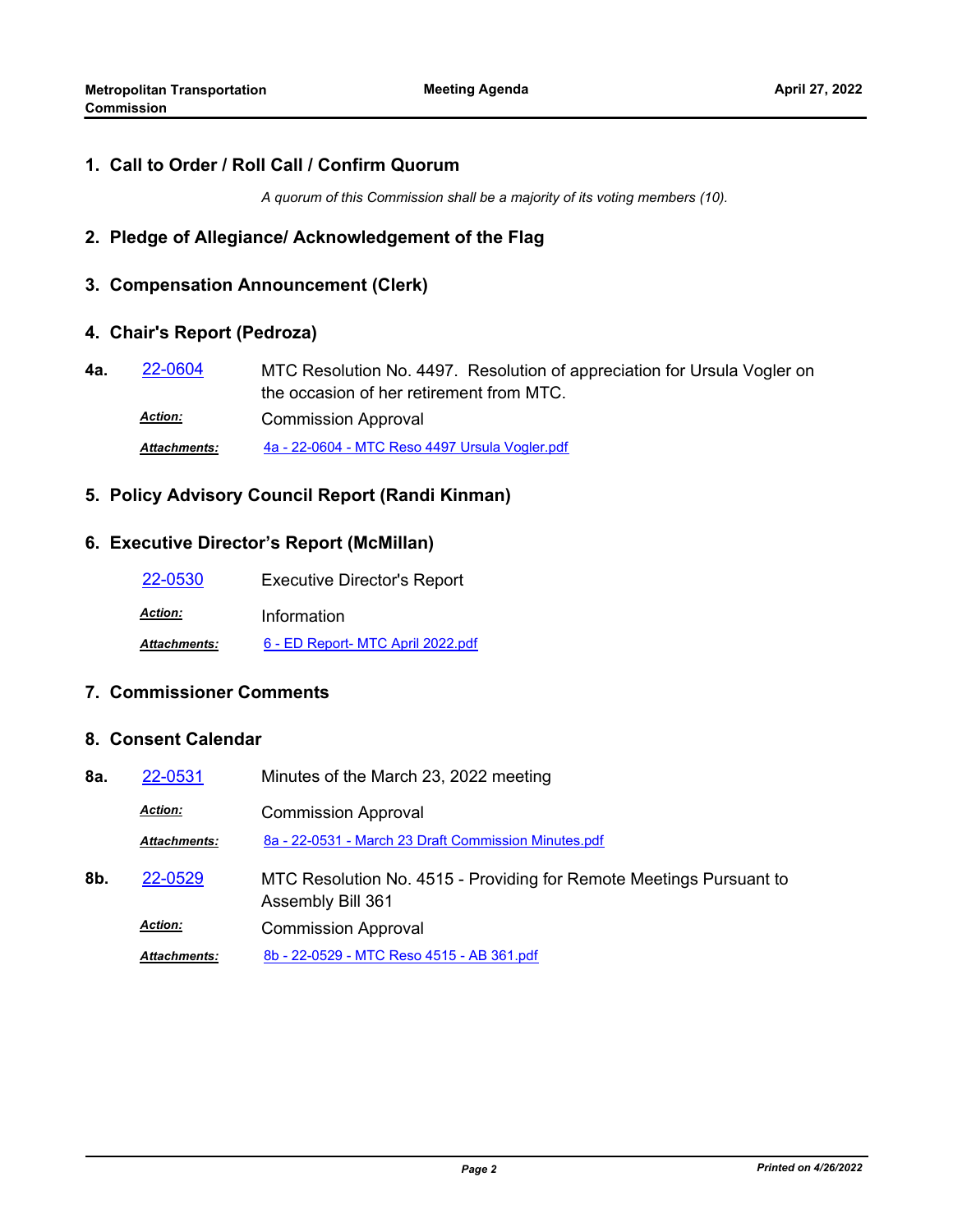## *Planning Committee*

| 8c. | 21-1510             | MTC Resolution No. 4500: San Francisco County Transportation<br>Authority's Draft Sales Tax Reauthorization Expenditure Plan |
|-----|---------------------|------------------------------------------------------------------------------------------------------------------------------|
|     | <b>Action:</b>      | <b>MTC Commission Approval</b>                                                                                               |
|     | <b>Attachments:</b> | 8c - HANDOUT - Updated 2022 Transportation Expenditure Plan Attachment.p                                                     |
|     |                     | 8c - 21-1510 - Planning MTC Reso 4500 - SFCTA 2022 EP.pdf                                                                    |
|     |                     | 8c - 21-1510 - Planning Public Comment.pdf                                                                                   |
|     |                     | 8c - 21-1510 - Public Comment BART Letter.pdf                                                                                |
|     |                     | 8c - 21-1510 - Public Comment TJPA Letter.pdf                                                                                |

## *Administration Committee*

| 8d. | 22-0384             | MTC Resolution No 3769, Revised - Amend the Bay Area Infrastructure<br><b>Financing Authority Joint Powers Agreement</b>                                                                                                                                                                                                                                                                                                                                                                                                                                                                                                                      |
|-----|---------------------|-----------------------------------------------------------------------------------------------------------------------------------------------------------------------------------------------------------------------------------------------------------------------------------------------------------------------------------------------------------------------------------------------------------------------------------------------------------------------------------------------------------------------------------------------------------------------------------------------------------------------------------------------|
|     |                     | Request for Commission approval of MTC Resolution No. 3769, Revised<br>amending the Joint Powers Agreement (JPA) between the Metropolitan<br>Transportation Commission and the Bay Area Toll Authority that<br>establishes the Bay Area Infrastructure Financing Authority. This<br>amendment modifies the composition of the BAIFA board to match the<br>composition of the MTC board. The amendment also allows BAIFA<br>implement or operate other toll facilities pursuant to state law to<br>accommodate responsibilities that may be assigned to BAIFA for tolling on<br>State Route 37, subject to passage of Senate Bill 1050 (Dodd). |
|     | <b>Action:</b>      | <b>Commission Approval</b>                                                                                                                                                                                                                                                                                                                                                                                                                                                                                                                                                                                                                    |
|     | <b>Attachments:</b> | 8d - 22-0384 - Admin MTC Reso 3769 - BAIFA JPA Amendment.pdf                                                                                                                                                                                                                                                                                                                                                                                                                                                                                                                                                                                  |

## *Programming and Allocations Committee*

MTC Resolution No. 4202, Revised. Various revisions to the One Bay Area Grant program (OBAG 2), including programming \$2.2 million within the Freeway Performance Program for MTC's I-880 Optimized Corridor Operations project. **8e.** [22-0502](http://mtc.legistar.com/gateway.aspx?m=l&id=/matter.aspx?key=23761) Commission Approval *Action:*

*Attachments:* [8e - 22-0502 - PAC\\_MTC Reso 4202 - OBAG2 Revisions.pdf](http://mtc.legistar.com/gateway.aspx?M=F&ID=ee026c82-7f95-4c8e-b240-a2e8d5bec479.pdf)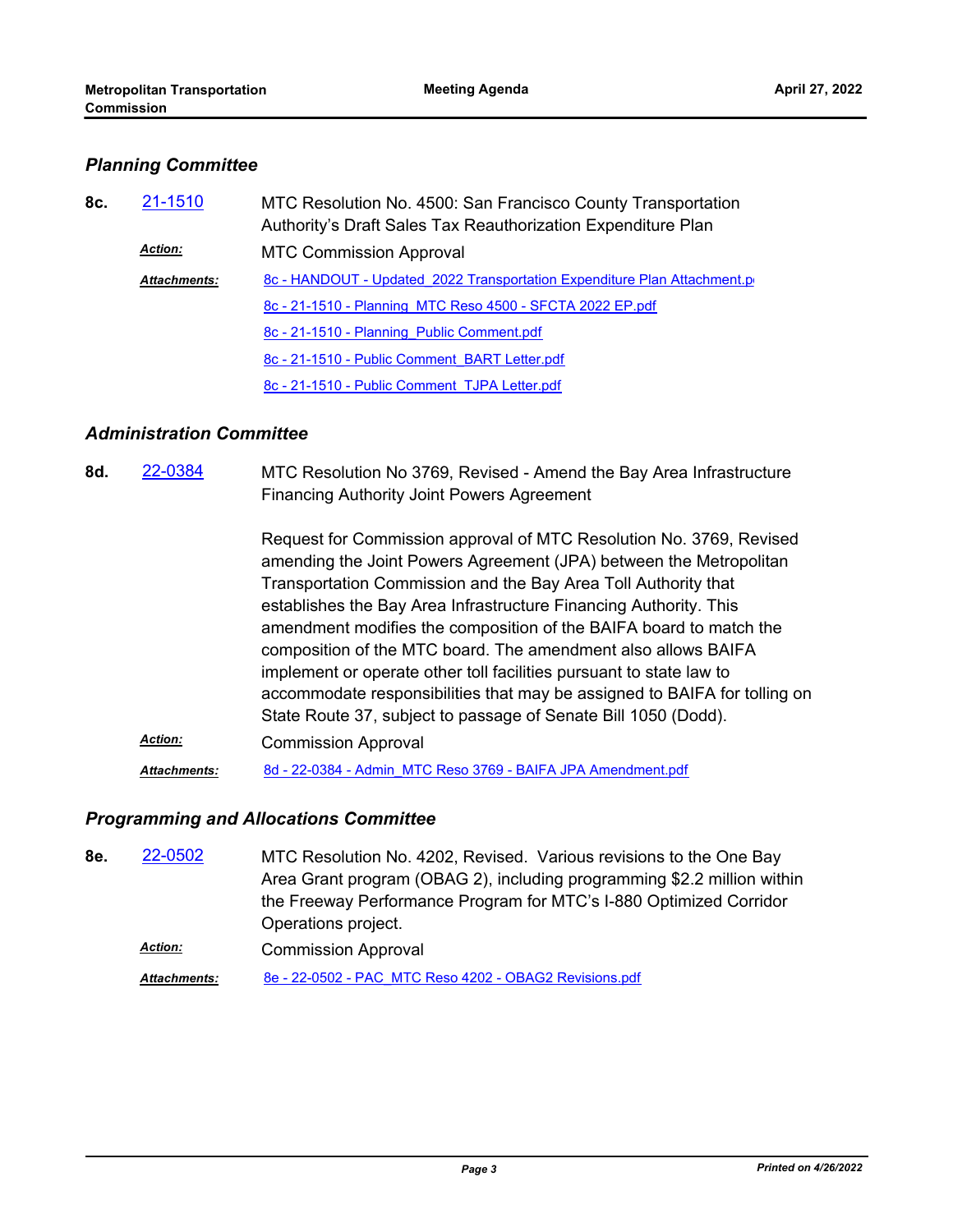| 8f. | 22-0503             | MTC Resolution Nos. 4511 and 4461, Revised. Programming of FTA<br>Section 5311 Rural Area funds: \$4.7 million in fiscal years 2021-22 and<br>2022-23 Section 5311 formula funds, and revision of one project in<br>FY2020-21 funds.                                                                                 |
|-----|---------------------|----------------------------------------------------------------------------------------------------------------------------------------------------------------------------------------------------------------------------------------------------------------------------------------------------------------------|
|     | <b>Action:</b>      | <b>Commission Approval</b>                                                                                                                                                                                                                                                                                           |
|     | Attachments:        | 8f - 22-0503 - PAC MTC Resos 4511 and 4461 - Rural Area Funds.pdf                                                                                                                                                                                                                                                    |
| 8g. | 22-0487             | MTC Resolution Nos. 4465, Revised and 4466, Revised. Allocation of \$34<br>million in FY2021-22 Transportation Development Act (TDA) and State<br>Transit Assistance (STA) funds to BART, SMART, and Union City to<br>support transit operations and capital projects and to rescind \$600,000 in<br>STA from SFMTA. |
|     | <b>Action:</b>      | <b>Commission Approval</b>                                                                                                                                                                                                                                                                                           |
|     | <b>Attachments:</b> | 8g - 22-0487 - PAC MTC Resos 4465 and 4466 - Allocation to BART-SMART-U                                                                                                                                                                                                                                              |
| 8h. | 22-0533             | MTC Resolution No. 4412, Revised. Regional Measure 3 (RM3) Letter of<br>No Prejudice to the Napa Valley Transportation Authority for the SR-29<br>Improvement Project.                                                                                                                                               |
|     | <b>Action:</b>      | <b>Commission Approval</b>                                                                                                                                                                                                                                                                                           |
|     | Attachments:        | 8h - 22-0533 - PAC MTC Reso 4412 - Napa Valley Transp LONP.pdf                                                                                                                                                                                                                                                       |
| 8i. | 22-0560             | MTC Resolution No. 4475, Revised. 2021 Transportation Improvement<br>Program (TIP) Amendment 2021-20.                                                                                                                                                                                                                |
|     | <b>Action:</b>      | <b>Commission Approval</b>                                                                                                                                                                                                                                                                                           |
|     | <b>Attachments:</b> | 8i - 22-0560 - PAC MTC Reso 4475 - TIP Amendment 2021-20.pdf                                                                                                                                                                                                                                                         |

## **Committee Reports**

## **9. Planning Committee (Spering)**

| 9a. | 22-0511             | MTC Resolution No. 4514: Community-Based Transportation Planning<br><b>Program Guidelines</b>                                                                                        |
|-----|---------------------|--------------------------------------------------------------------------------------------------------------------------------------------------------------------------------------|
|     |                     | Share findings of staff's evaluation of the Community-Based Transportation<br>Planning (CBTP) program and present revised CBTP guidelines for<br>adoption (MTC Resolution No. 4514). |
|     | <b>Action:</b>      | <b>MTC Commission Approval</b>                                                                                                                                                       |
|     | <b>Attachments:</b> | 9a - 22-0511 - Planning MTC Reso 4514 - Community-Based Transport.pdf                                                                                                                |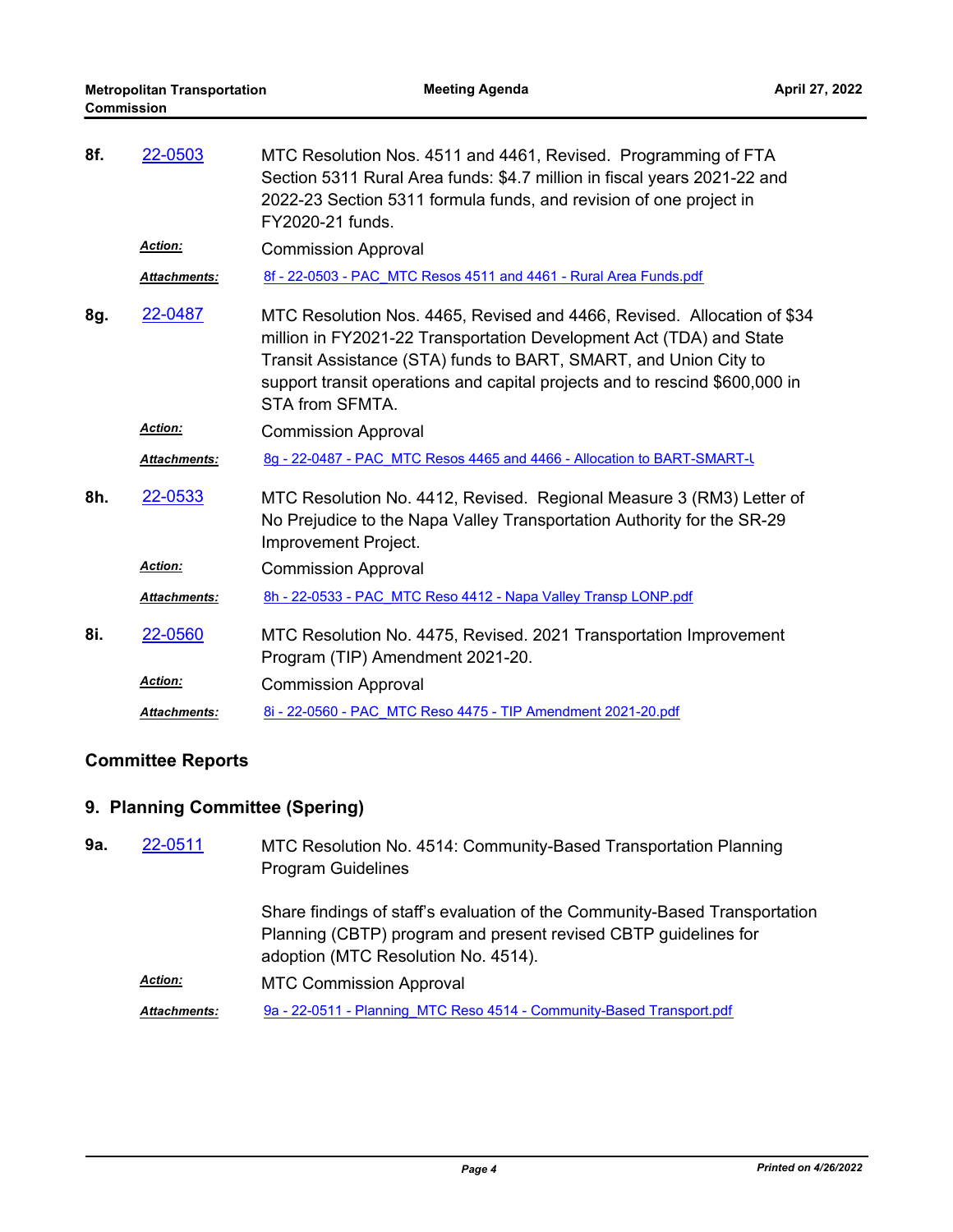### **10. Legislation Committee (Liccardo, Vice Chair)**

| 10a. | 22-0521             | Assembly Bill 2805 (Bauer-Kahan): Regional Conservation Investment<br><b>Strategy Program</b>                                                                                                                                                                                                                                                                                      |
|------|---------------------|------------------------------------------------------------------------------------------------------------------------------------------------------------------------------------------------------------------------------------------------------------------------------------------------------------------------------------------------------------------------------------|
|      |                     | Updates current law to facilitate greater use of regional conservation<br>investment strategies (RCIS) by enabling the use of mitigation credit<br>agreements, among other provisions.                                                                                                                                                                                             |
|      | Action:             | Support / MTC Commission Approval                                                                                                                                                                                                                                                                                                                                                  |
|      | Attachments:        | 10a - 22-0521 - Legislation AB 2805 Bauer-Kahan.pdf                                                                                                                                                                                                                                                                                                                                |
| 10b. | 22-0581             | Assembly Bill 1640 (Ward): Regional Climate Networks and Regional<br><b>Climate Adaptation and Resilience Action Plans</b>                                                                                                                                                                                                                                                         |
|      |                     | Authorizes the establishment of regional climate networks (networks) and<br>adoption of regional climate adaptation and resilience action plans.<br>Requires the Office of Planning and Research to adopt guidelines related<br>to establishment of regional climate networks, defines the entities eligible<br>to form such networks and the activities in which they may engage. |
|      | Action:             | Support and Seek Amendments / MTC Commission Approval<br>Support and Seek Amendments / ABAG Executive Board                                                                                                                                                                                                                                                                        |
|      | Attachments:        | 10b - 22-0581 - Legislation AB 1640 Ward.pdf                                                                                                                                                                                                                                                                                                                                       |
| 10c. | 22-0582             | Senate Bill 942 (Newman): Free or Reduced Fare Transit Program                                                                                                                                                                                                                                                                                                                     |
|      |                     | Low Carbon Transit Operations Program: free or reduced fare transit<br>program.                                                                                                                                                                                                                                                                                                    |
|      | <b>Action:</b>      | Support and Seek Amendments / MTC Commission Approval                                                                                                                                                                                                                                                                                                                              |
|      | <b>Attachments:</b> | 10c - 22-0582 - Legislation SB 942 Newman.pdf                                                                                                                                                                                                                                                                                                                                      |

## **11. Administration Committee (Glover)**

MTC Resolution No. 4458, Revised - FY 2021-22 Overall Work Program (OWP) Amendment No. 3 A request that the Committee refer MTC Resolution No. 4458, Revised, the Metropolitan Transportation Commission (MTC) FY 2021-22 Overall Work Program (OWP), Amendment No. 3 to the Commission for approval. **11a.** [22-0538](http://mtc.legistar.com/gateway.aspx?m=l&id=/matter.aspx?key=23797) Commission Approval *Action: Attachments:* [11a - 22-0538 - Admin\\_MTC Reso 4458 - FY 2021-22\\_OWP\\_Amendment3.pdf](http://mtc.legistar.com/gateway.aspx?M=F&ID=64e111e6-b18c-47bc-a4fd-e34b5899615a.pdf)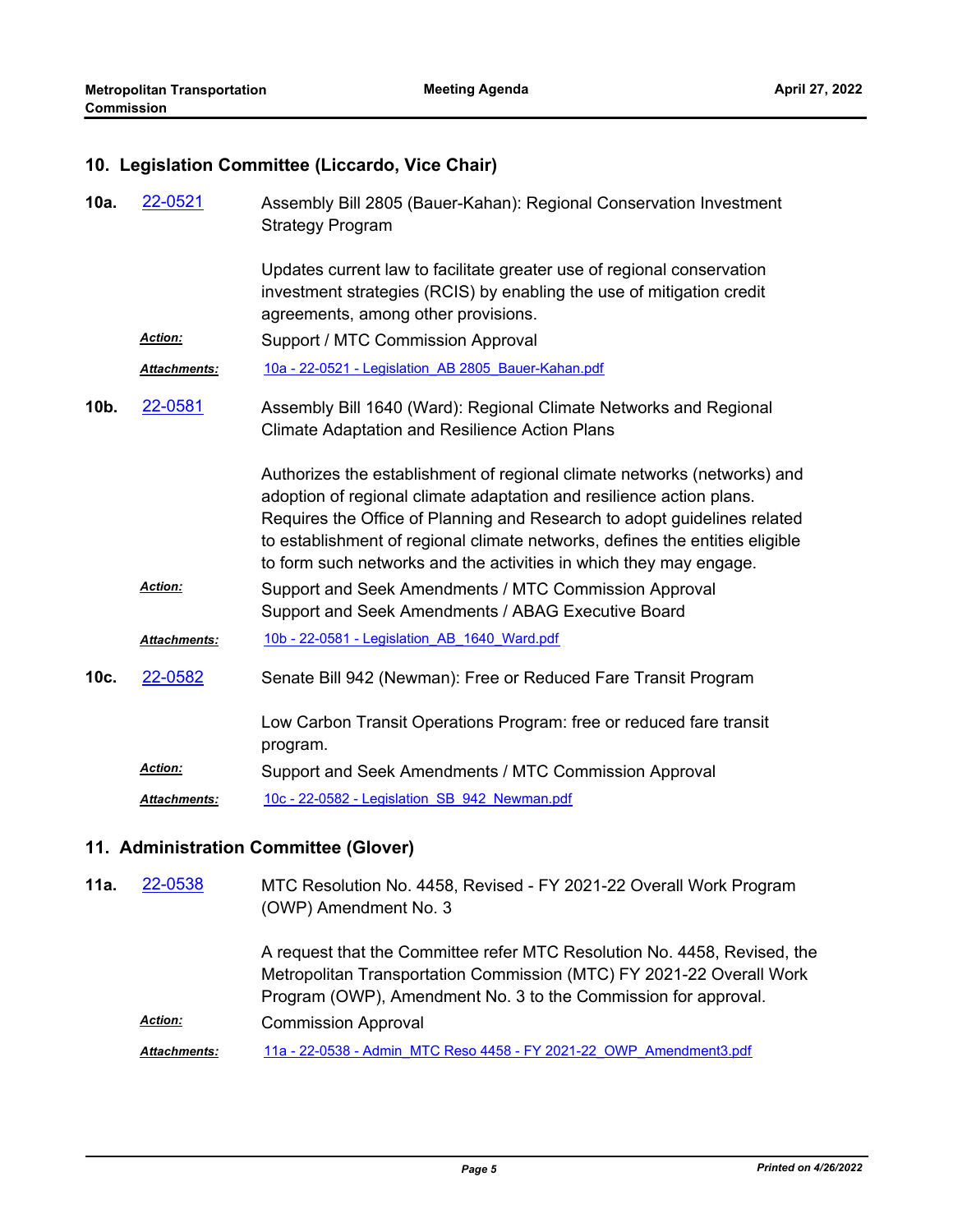| 11 <sub>b</sub> | 22-0539             | MTC Resolution No. 4459, Revised - MTC FY 2021-22 Agency Operating<br>and Capital Budgets, Amendment No. 3                                                                                                                                                                                                                                                                                           |
|-----------------|---------------------|------------------------------------------------------------------------------------------------------------------------------------------------------------------------------------------------------------------------------------------------------------------------------------------------------------------------------------------------------------------------------------------------------|
|                 |                     | A request that the Committee refer MTC Resolution No. 4459 Revised,<br>Amendment No. 3, amending the MTC FY 2021-22 Operating and Capital<br>Budgets to the Commission for approval.                                                                                                                                                                                                                 |
|                 | <b>Action:</b>      | <b>Commission Approval</b>                                                                                                                                                                                                                                                                                                                                                                           |
|                 | <b>Attachments:</b> | 11b - 22-0539 - Admin MTC Reso 4459 - FY 2021-22 Budget Amendment3.po                                                                                                                                                                                                                                                                                                                                |
| 11c.            | 22-0542             | MTC Resolution No. 4516 - FY 2022-23 Overall Work Program (OWP)<br>Planning Process Self-Certification, Authorization to the Administration<br>Committee to Monitor the OWP and take related actions, and Authorization<br>to the Executive Director for Execution of Agreements for Federal and<br>State Planning Grants, Execution of Amendments to Grant Applications<br>and Filing of Assurances |
|                 |                     | A request that the Committee refer MTC Resolution No. 4516 to the<br>Commission for approval.                                                                                                                                                                                                                                                                                                        |
|                 | <b>Action:</b>      | <b>Commission Approval</b>                                                                                                                                                                                                                                                                                                                                                                           |
|                 | <b>Attachments:</b> | 11c - 22-0542 - Admin MTC Reso 4516 - FY 2022-23 OWP Planning Process.                                                                                                                                                                                                                                                                                                                               |

#### **12. Programming and Allocations Committee (Rabbitt)**

Regional Approach and Prioritization Principles for Bay Area Senate Bill 1 (SB1) Competitive Program Nominations. **12a.** [22-0344](http://mtc.legistar.com/gateway.aspx?m=l&id=/matter.aspx?key=23603)

Proposed Regional Approach and Prioritization Principles for Bay Area SB1 competitive program nominations, including Solutions for Congested Corridors, Trade Corridor Enhancement, and Local Partnership Programs. Commission Approval *Action:*

[12a - 22-0344 - PAC\\_SB1 Competitive Program Nominations.pdf](http://mtc.legistar.com/gateway.aspx?M=F&ID=9b33120c-c682-4bc6-a179-0c5be3d7182f.pdf) [12a - 22-0344 - PAC\\_Attachment - Presentation.pdf](http://mtc.legistar.com/gateway.aspx?M=F&ID=1516a390-6e30-4190-92e3-5680f373cbad.pdf) *Attachments:*

## **13. Public Comment / Other Business**

## **14. Adjournment / Next Meetings:**

**The next meeting of the Metropolitan Transportation Commission is scheduled to be held at 9:35 a.m. on Wednesday, May 25, 2022. Any changes to the schedule will be duly noticed to the public.**